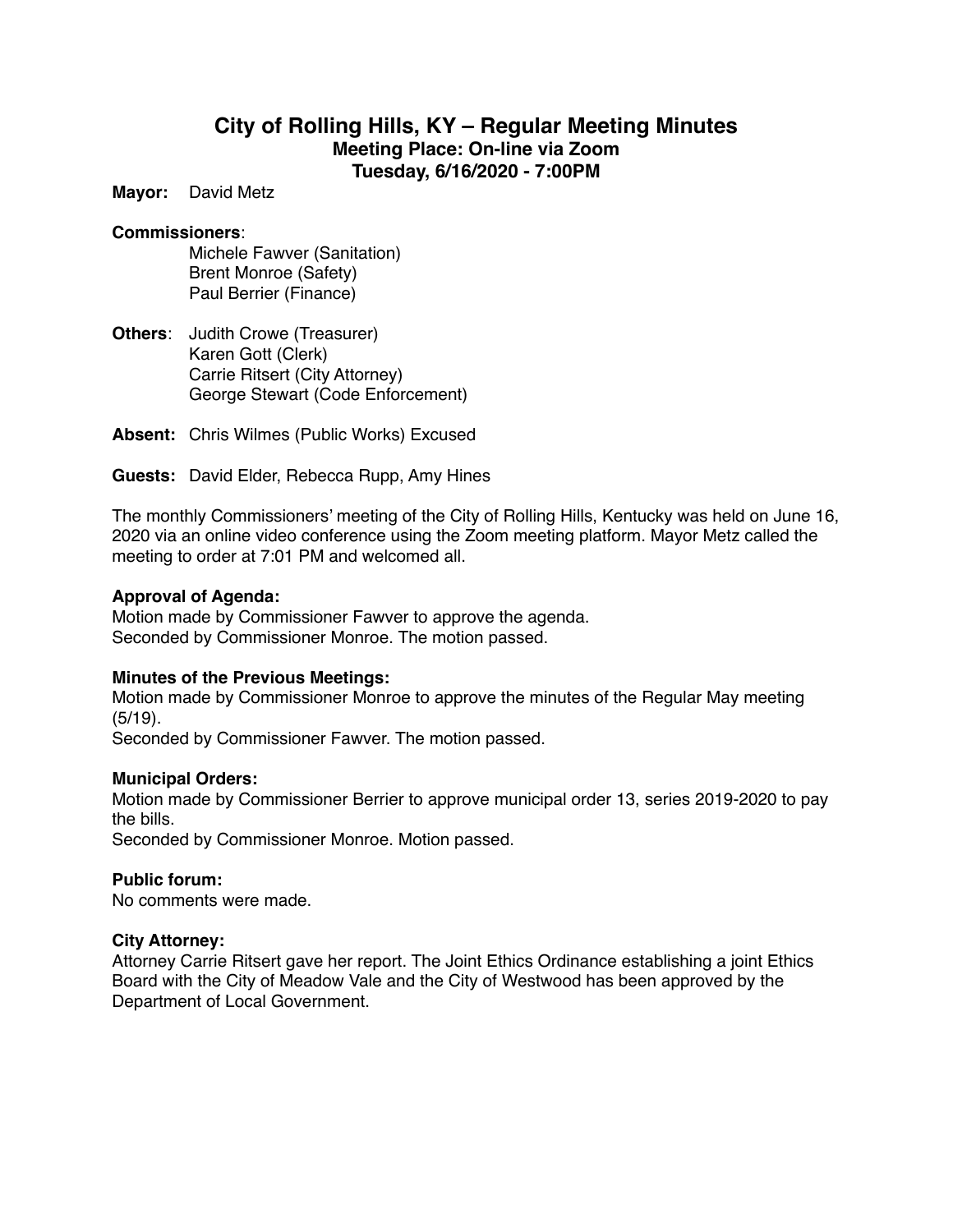### **Safety:**

Commissioner Monroe gave his report. The reported crime incidents within the area of the City of Rolling Hills were: 5 Assaults, 2 Burglaries, 1 Theft/Larceny and 1 Vehicle Break in/Theft. He indicated that there were 14 yard maintenance violations, of which 8 home owners received courtesy notices and 6 received warnings. Additionally there was one parking citation. Code Enforcement Officer George Stewart indicated he is continuing to address yard maintenance and parking violations.

# **Finance:**

Commissioner Berrier and Mayor Metz, who is the former Commissioner of Finance, indicated that they will get together to transfer over responsibilities.

Mayor Metz stated that PNC Bank requires that all signers for our account must be approved in the minutes.

Motion was made by Commissioner Fawver to confirm that authorized signers for the City of Rolling Hills, KY's bank account include the following: Mayor David Metz, Treasurer Judy Crowe, Finance Commissioner Paul Berrier and City Clerk Karen Gott. Motion was seconded by Commissioner Berrier. Motion passed.

## **Sanitation**:

Commissioner Fawver said that all has been quiet this month.

## **Public Works:**

Commissioner Wilmes was absent.

## **New Business:**

Motion for a second summary reading of Ordinance No. 1 Series 2020-2021, an ordinance providing for the assessment of an ad valorem tax for fiscal year ending June 30, 2020 was made by Commissioner Monroe. Motion seconded by Commissioner Fawver. Motion passed. City attorney Carrie Ritsert gave the second summary reading of this proposed ordinance. Mayor Metz opened the floor to discussion after the reading of this proposed ordinance. Motion to approve Ordinance No. 1 Series 2020-2021 with an amendment to change the payment deadline to September 2, 2020 was made by Commissioner Fawver. Motion was seconded by Commissioner Monroe. Motion passed with 3 Ayes. None opposed.

Motion for second summary reading of Ordinance No. 2 Series 2020-2021, an ordinance establishing the budget for the City of Rolling Hills, KY, for the fiscal year beginning July 1, 2020 and ending June 30, 2021 by estimating revenues and resources and appropriating funds for the operation of city government was made by Commissioner Monroe. Motion seconded by Commissioner Fawver. Motion passed. City attorney, Carrie Ritsert gave the second summary reading of this proposed ordinance. The Mayor opened the floor to discussion after the reading of this proposed ordinance. Motion to approve Ordinance No. 2 Series 2020-2021 was made by Commissioner Monroe. Motion was seconded by Commissioner Fawver. There was no discussion. Motion passed with 3 Ayes. None opposed.

The City of Rolling Hills published an invitation to bid on sidewalk repairs in the Courier-Journal. We received bids from 3 companies: All Terrain, Universal Grind, and Precision Concrete. It was noted by Mayor Metz that both Universal Grind and Precision Concrete do the same type of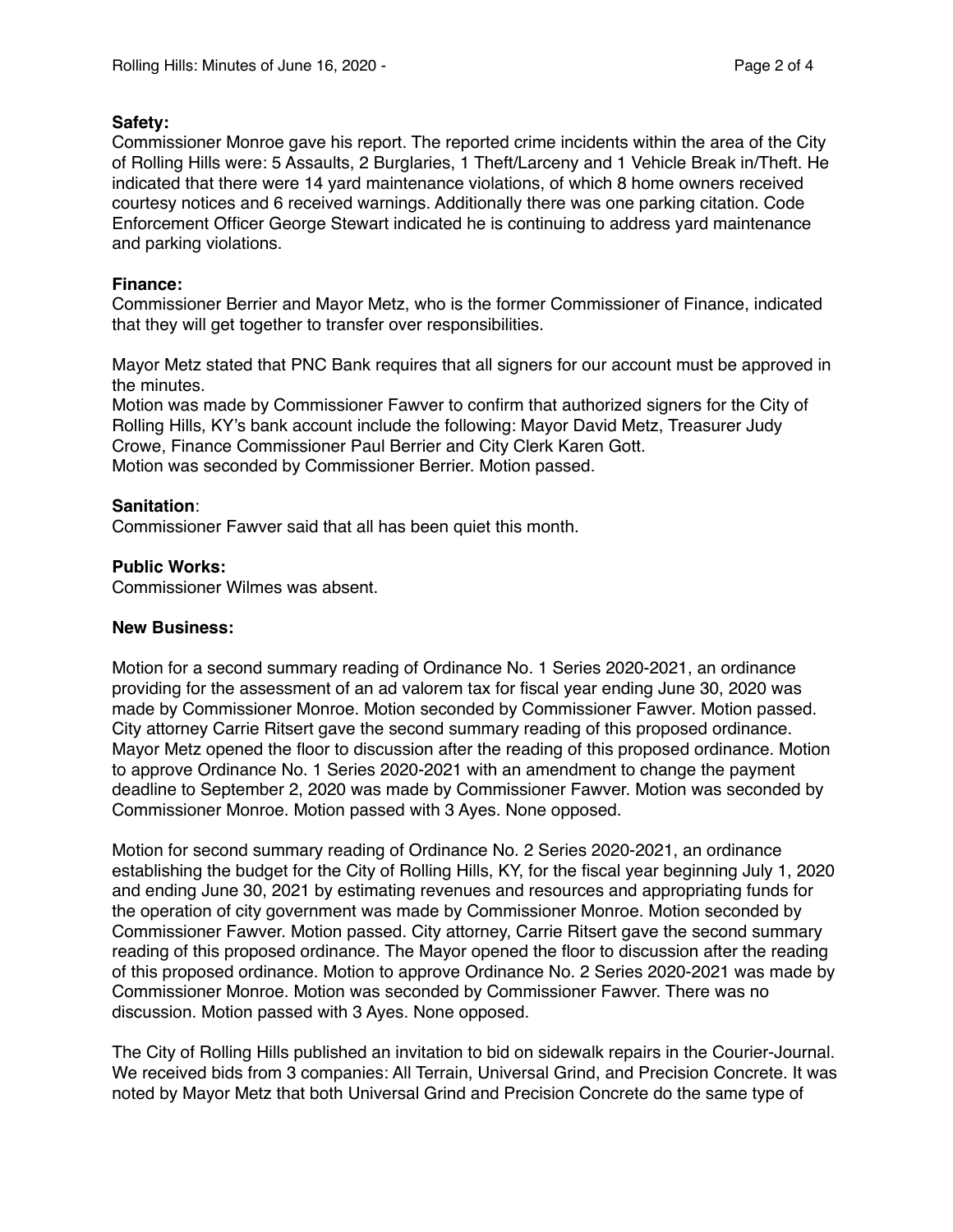work. Motion to approve Universal Grind at a cost not to exceed \$30,000 with the caveat that we can stop the work if necessary was made by Commissioner Monroe. Motion was seconded by Commissioner Berrier. Motion passed with 3 Ayes. None opposed.

Commissioner Berrier suggested the City revisit the idea of installing a fence at the rear of the Shopping Center as a means to control the litter from the stores and as a way to improve the aesthetics of the City. The discussion generated questions to that need to be answered: where is the property line? Does the City have the legal right to install a fence? How much would a fence cost? Commissioner Berrier will put together some information for the next meeting.

Mayor Metz gave a technology update and indicated that he had engaged Mirazon for IT support to update, organize and make functional the City's laptops, and to act as administrator when needed. The rate is \$135/hour to work on the laptops and so far 4 hours of work has been done on the Mayor's computer. Mirazon will also be setting up a new email account for the Treasurer, and the City Clerk will be assigned to the one the Treasurer had been using when she was previously both Clerk and Treasurer.

Mirazon will be working on the City Clerk's laptop next.

The Kentucky League of Cities (KLC) held a Zoom meeting detailing the particulars of available COVID Funds to Cities and Counties in Kentucky. City Clerk Karen Gott attended and reported that there will be several rounds of deadlines for submitting any qualified expenses for reimbursement. The Kentucky League of Cities emphasized that only cities and counties that are in dire need should apply for the first round of reimbursements, deadline for which is July 1st. The state is actually receiving the money and cities and counties negotiated how to divide it. One half will go to each, based on population. Our city has the possibility of receiving up to \$71,000 of those funds. At this time the City of Rolling Hills' only additional expense due to COVID19 has been the monthly Zoom subscription fee of \$15.99 to host the monthly meetings online. To date, that amounts to under \$70.

#### **Old Business:**

2020 Paving Project. We are currently waiting for a response from Flynn Brothers. Comissioners Wilmes and Berrier to address. Commissioner Wilmes shared that Flynn Brothers will come out to look at the job. We already have information from Louisville Paving.

Commissioner Fawver will follow up on Curb Painting proposal.

Lawncare/Landscaping status of transition: Update postponed due to Commissioner Wilmes absence.

Phoenix Concrete; we'd approved \$10,000 to replace sections of sidewalks with a height difference greater than 2" or other damage. Mayor Metz gave an update. Work will be completed in June.

Green Space Barricade –Update postponed due to Commissioner Wilmes absence.

Green Space update given by Mayor Metz; he indicated that Wee Landscaping is on hold. Mayor Metz is still looking for a meeting space to eventually hold a meeting to present plans for the Greenspace, for residents to review. If you have a venue suggestion, he asks that you let him know.